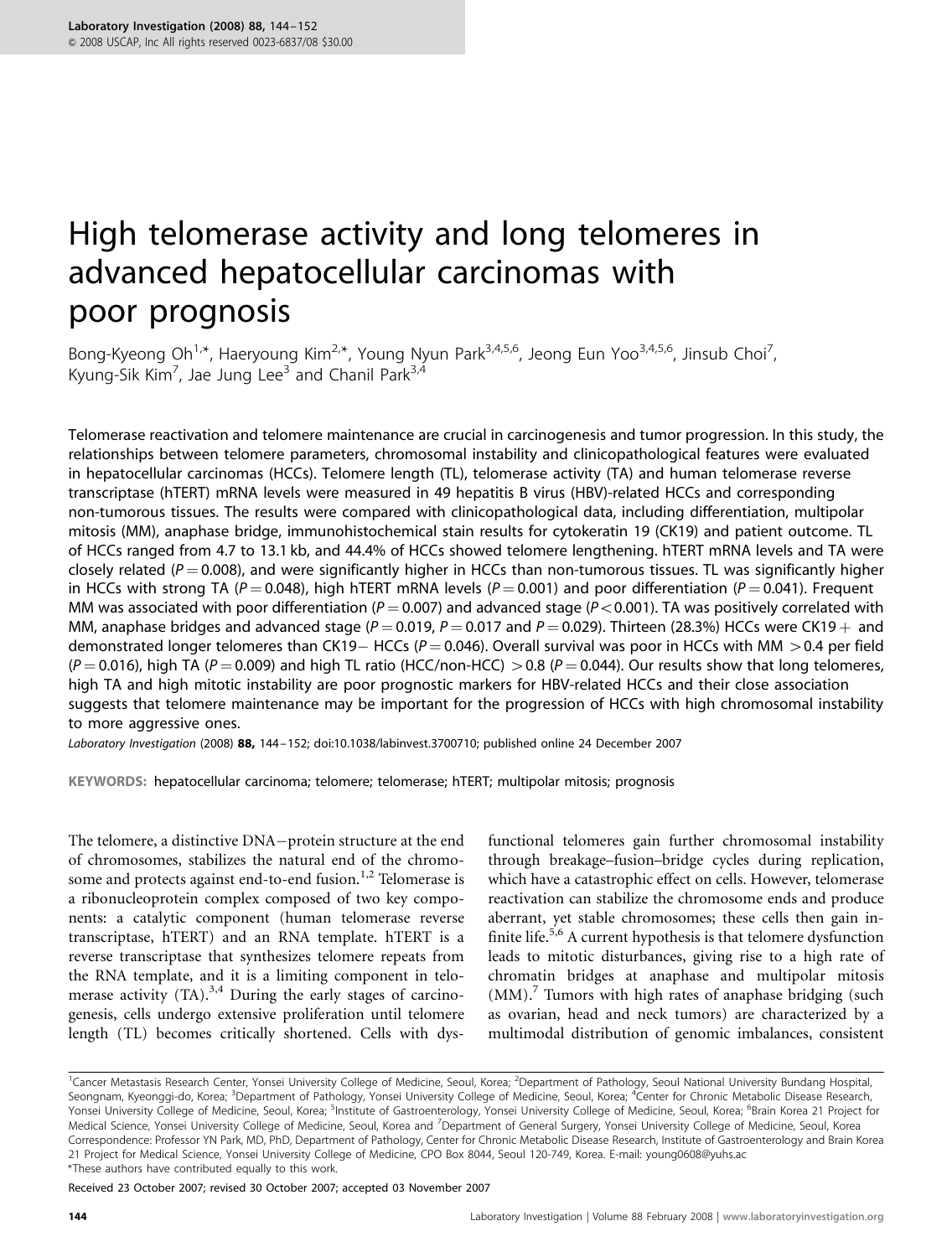with a dramatically increased rate of chromosomal re-arrangement.<sup>[8,9](#page-7-0)</sup>

Hepatocellular carcinoma (HCC) is the seventh most common cancer worldwide, accounting for the highest number of adult malignancies in areas endemic for hepatitis B virus (HBV). Telomere shortening is an early event in multistep hepatocarcinogenesis, occurring in preneoplastic lesions of dysplastic nodules $10,11$  and shortened telomeres have been reported to induce chromosomal instability in hepatocytes, especially important in HBV-related hepato-carcinogenesis.<sup>[12,13](#page-7-0)</sup> However, the roles of telomere dysfunction and telomerase parameters in the progression of human HCCs have not been systematically analyzed.

In this study, the relationships between TL, TA, hTERT mRNA and pathological parameters (including differentiation, MM and anaphase bridge) and patient outcome were evaluated in HCCs and corresponding non-tumorous livers to clarify their roles in the progression of HCCs.

## MATERIALS AND METHODS

#### Materials and Histopathological Examination

Forty-nine HCCs and their corresponding non-tumorous livers were retrieved from the archival files of Severance Hospital, Yonsei University College of Medicine. This study was approved by the Institutional Review Board of Severance Hospital, Yonsei University College of Medicine, and the specimens were supported by the Liver Cancer Specimen Bank from the National Research Resource Bank Program of the Korea Science and Engineering Foundation in the Ministry of Science and Technology. The tissues sampled from resected liver specimens were snap-frozen in liquid nitrogen and stored at  $-70^{\circ}$ C. The patient population consisted of 36 males and 13 females, and their ages ranged from 35 to 69 years  $(53.7 \pm 9.18$  years, mean  $\pm$  s.d.). All of the nontumorous liver samples showed HBV-associated chronic hepatitis or cirrhosis. Representative sections were submitted for routine histological examination.

Hematoxylin and eosin (H&E)-stained tissue sections were examined under a light microscope using  $\times$  400 magnification for mitosis, MM and anaphase bridges. At least 10 highpower fields (HPFs) were reviewed. Metaphase and anaphase cells with chromosomes showing three or more spindle poles were classified as multipolar. Anaphase bridging was defined as an anaphase event in which more than two-thirds of the distance between anaphase poles was spanned by the bridging chromosome, $14$  to avoid the counting of lagging chromosomes.

## Analysis of TL

Analysis was performed as described by a previous report.<sup>[10](#page-7-0)</sup> TL was measured from  $2 \mu$ g HinfI-digested DNA. Hybridization was carried out with a 3'-end DIG-labeled d(TTAGGG)4 (Roche Molecular Biochemicals, Mannheim, Germany) at 37°C overnight. TL (telomere repeat frequency) was calculated using a previously described method;<sup>[15](#page-8-0)</sup> mean TL was obtained from two or three replicate experiments.

## Telomeric Repeat Amplification Protocol Assay

TA was examined with a telomeric repeat amplification protocol (TRAP) using a TRAPeze<sup>®</sup> ELISA telomerase detection kit (Intergen, NY, USA).<sup>[10](#page-7-0)</sup> All samples were assayed with  $0.2 \mu$ g lysate, providing activity in the linear range. Assays were duplicated; the mean values were taken as the TA of the samples. The activity was semiquantified by ELISA, as recommended by the manufacturer: high activity  $(+) +$  ):  $\geq$ 1.5; moderate activity ( + + ): 0.5–1.5; low activity ( + ):  $< 0.5.$ 

#### Real-Time Quantitative RT-PCR for hTERT mRNA

The analysis for hTERT mRNA was performed using realtime quantitative RT-PCR, based on TaqMan methodology and using an ABI PRISM 7700 sequence detection system (Perkin-Elmer, CA, USA). A standard RNA, prepared by in vitro run-off transcription with T7 RNA polymerase, was used for a standard curve. This was prepared from 5 to 6 dilutions of the standard hTERT RNA  $(3 \times 10^1$  to  $3 \times 10^5$ copies) and GAPDH RNA  $(3 \times 10^2$  to  $3 \times 10^6$  copies). PCR and thermal cycling were carried out as described in a pre-vious report.<sup>[16](#page-8-0)</sup> Sequences of the hTERT primers and probe were as follows: hTERT-F, 5'-CACGCGAAAACCTTCCTCA-3'; hTERT-R, 5'-CAAGTTCACCACGCAGCC-3', and the probe, -(FAM)-CTCAGGGACACCTCGGACCAGGGT- (TAMRA)-3'. Sequences of the GAPDH primers and probes were as follows: GAPDH-F, 5'-CCTCTGACTTCAACAGCG ACAC-3'; GAPDH-R, 5'-GTGGTCGTTGAGGGCAATG-3'; and the probe, 5'-(FAM)-CACTCCTCCACCTTTGACGCT GGG-(TAMRA)-3'.

## Immunohistochemistry for Cytokeratin 19

Paraffin sections were deparaffinized with xylene and rehydrated with graded alcohol. After washing in distilled water the sections were immersed in 3% hydrogen peroxide to block endogenous peroxidases. Antigen retrieval was performed by boiling the sections in 100 mM sodium citrate (pH 6.0) for 15 min in a microwave oven. Monoclonal primary antibody (cytokeratin 19, DAKO, Glostrup, Denmark) at a 1:50 dilution was applied for 30 min at room temperature followed by washing in PBS. Incubation with the secondary antibody was carried out using the DAKO EnVision Rabbit/ Mouse kit for 30 min at room temperature, developed with diaminobenzidine (DAKO), and counterstained with hematoxylin. Strong cytoplasmic staining in at least more than 5% of the tumor cells classified HCCs as  $CK19 +$ .

#### Statistical Analysis

Statistical analysis was performed using the SPSS software package, version 12.0 (SPSS Inc., Chicago, IL, USA). Differences in telomere parameters among various groups of patients discriminated for histopathologic parameters and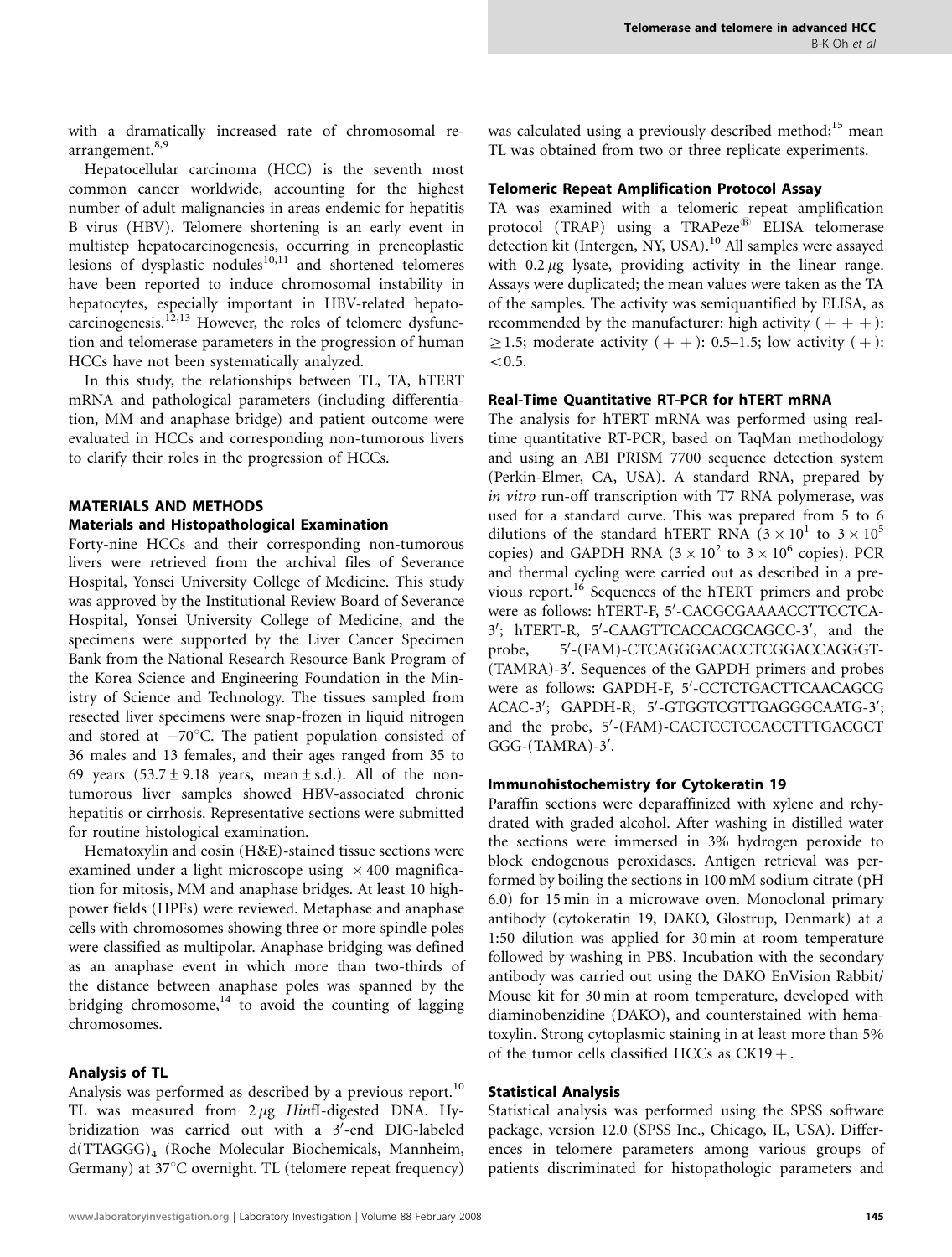CK19 expression status were analyzed by the Kruskal–Wallis and Mann–Whitney two-sample tests. Correlations between histopathological parameters and telomere parameters were analyzed by the Spearman's correlation test. The Kaplan– Meier method was used for analysis of overall survival. A Pvalue of less than 0.05 was considered statistically significant.

# RESULTS

# Histopathological Features and Mitotic Instability in Hepatocarcinogenesis

The HCCs ranged from 1 to 18 cm in size  $(5.7 \pm 4.1 \text{ cm})$ . According to Edmondson's grading scores, the differentiation of HCCs was as follows: grade I in 2 cases, grade II in 24 cases, grade III in 22 cases and grade IV in 1 case. The TNM stages of the HCCs according to the 2002 American Joint Committee on Cancer (AJCC)/International Union Against Cancer (UICC) system were as follows: stage I in 17 cases, stage II in 16 cases, stage III in 10 cases (stage IIIA in 8 cases, stage IIIB in 1 case and stage IIIC in 1 case) and stage IV in 6 cases. The TNM stage and histologic grade of the HCCs were significantly correlated  $(P = 0.037)$ . The mitotic count of HCCs ranged from 0 to 17 mitotic figures per HPF (3.09–3.22), and a significant positive correlation was shown between mitotic count and differentiation ( $P = 0.033$ ) and TNM stage  $(P<0.001)$ . Clinicopathological characteristics are summarized in [Table 1.](#page-3-0)

Anaphase bridges were found in 15 HCCs (30.6%;  $0.03 \pm 0.06$  per HPF) [\(Figure 1a\)](#page-4-0). MM were found in 35 cases (71.4%), and the number of MM per HPF ranged from 0 to 3.9  $(0.58 \pm 0.917)$  [\(Figure 1b](#page-4-0)). Anaphase bridges and MM were significantly positively correlated  $(P = 0.001)$ . MM were more frequent in poorly differentiated HCCs ( $P = 0.007$ ) and in HCCs of advanced stage  $(P<0.001)$ , while anaphase bridges were not significantly correlated with histological parameters.

# Relationships between Telomere Parameters in Hepatocarcinogenesis

TLs were measured in 45 HCCs and compared with their adjacent non-neoplastic tissues ([Table 1](#page-3-0)). TLs ranged from 4.7 to 13.1 kb in HCCs and from 6.3 to 12.6 kb in non-HCCs and the TL ratios of HCCs to non-tumorous livers (TLR) ranged from 0.61 to  $1.54$  (0.97  $\pm$  0.204). Twenty-five HCCs (55.6%) demonstrated shorter telomeres than their adjacent non-tumorous livers  $(7.2 \pm 1.59 \text{ and } 8.7 \pm 1.69 \text{ kb}, \text{respect-}$ tively), while the remaining 20 HCCs (44.4%) appeared to have longer telomeres than non-neoplastic tissues  $(9.4 \pm 1.23)$ and  $8.3 \pm 0.94$  kb, respectively).

TA was measured in 40 HCCs and their adjacent nonneoplastic tissues [\(Table 1](#page-3-0)) and the data were partly reported earlier.<sup>[16](#page-8-0)</sup> TL in HCCs with high TA were significantly higher than in those with low or moderate TA  $(8.8 \pm 2.10)$  and 7.7  $\pm$  1.62, respectively; P = 0.048) [\(Figure 2](#page-4-0)). There was also a significant positive correlation between TLR and TA  $(P = 0.038)$ .

hTERT mRNA levels were determined in the same tissues used for the determination of TA, and ranged from 15 to 28115 (1477.5±4483.30) in HCCs and from 0 to 166  $(38.6 \pm 49.39)$  in non-neoplastic tissues [\(Table 1](#page-3-0)). In all cases, the HCCs demonstrated higher levels of hTERT mRNA than adjacent non-tumorous livers. A significant positive correlation between hTERT mRNA level and TA was found in the HCCs ( $P = 0.008$ ). In addition, higher hTERT mRNA levels were significantly associated with longer telomeres  $(P = 0.001)$  [\(Figure 3a](#page-5-0)) and higher TLR ( $P = 0.034$ ).

# Relationship between Telomere Parameters, Histopathological Parameters and Mitotic Instability

TLs were longer in HCCs with poorer differentiation  $(P = 0.041; 7.7 \pm 1.80 \text{ kb}$  in grade I and II HCCs vs  $8.7 \pm 1.66$  kb in grade III and IV HCCs). TL showed positive correlations with mitotic activity  $(P = 0.002)$ .

High TA was significantly associated with advanced tumor stage, high mitotic rates, frequent MM and anaphase bridges  $(P = 0.029, P = 0.032, P = 0.019$  and  $P = 0.017$ , respectively). hTERT mRNA levels were positively correlated with advanced tumor stage, mitotic count and MM  $(P = 0.012, P < 0.001)$ and  $P = 0.011$ , respectively) [\(Figure 3b and c\)](#page-5-0), but no significant relations were seen between hTERT mRNA levels and anaphase bridges.

# Relationships between CK19 Positivity, Telomere Parameters and Mitotic Instability

Immunohistochemical stain for the biliary epithelial cell marker CK19 was performed in 46 HCCs, and 13 (28.3%) cases showed strong cytoplasmic staining for CK19 in more than 5% of the tumor cells [\(Table 1\)](#page-3-0). In fact, 5 of the 13  $CK19 + \text{cases}$  focally demonstrated histological features of progenitor cell or biliary differentiation: areas of relatively small and monomorphous tumor cells with scant cytoplasm, partly arranged in tubule-like structures. Interestingly,  $CK19 + HCCs$  demonstrated significantly longer telomeres than those with CK19 negativity  $(8.97 \pm 1.34 \text{ vs } 7.89 \pm 1.34 \text{ vs } 7.89 \pm 1.34 \text{ vs } 7.89 \pm 1.34 \text{ vs } 7.89 \pm 1.34 \text{ vs } 7.89 \pm 1.34 \text{ vs } 7.89 \pm 1.34 \text{ vs } 7.89 \pm 1.34 \text{ vs } 7.89 \pm 1.34 \text{ vs } 7.89 \pm 1.34 \text{ vs } 7.89 \pm 1.34 \text{ vs }$ 1.87 kb;  $P = 0.046$ ) ([Figure 4\)](#page-5-0) and showed increased hTERT mRNA levels compared to CK19- HCCs (although not statistically significant).

# Effects of Telomere Parameters and Mitotic Instability on Prognosis

Follow-up visits were possible in 45 of the 49 cases, with the follow-up period ranging from 4 to 42 months (mean  $= 22$ ) months). Local recurrences were seen in 19 of the 49 patients (38.8%) after a mean of 14 months of disease-free survival. Eleven patients (24.4%) died of hepatic failure or metastasis 4 to 24 months following operation [\(Table 1\)](#page-3-0).

A poorer prognosis was seen in HCCs with an MM  $\geq 0.4$ per HPF ( $P = 0.016$ ). Overall survival was poor when the TLR was greater than 0.8 ( $P = 0.044$ ) and in cases with high TA  $(P = 0.009)$  ([Figure 5a–c](#page-6-0)). When combining TLR with TA, three prognostic groups could be defined ([Figure 5d\)](#page-6-0).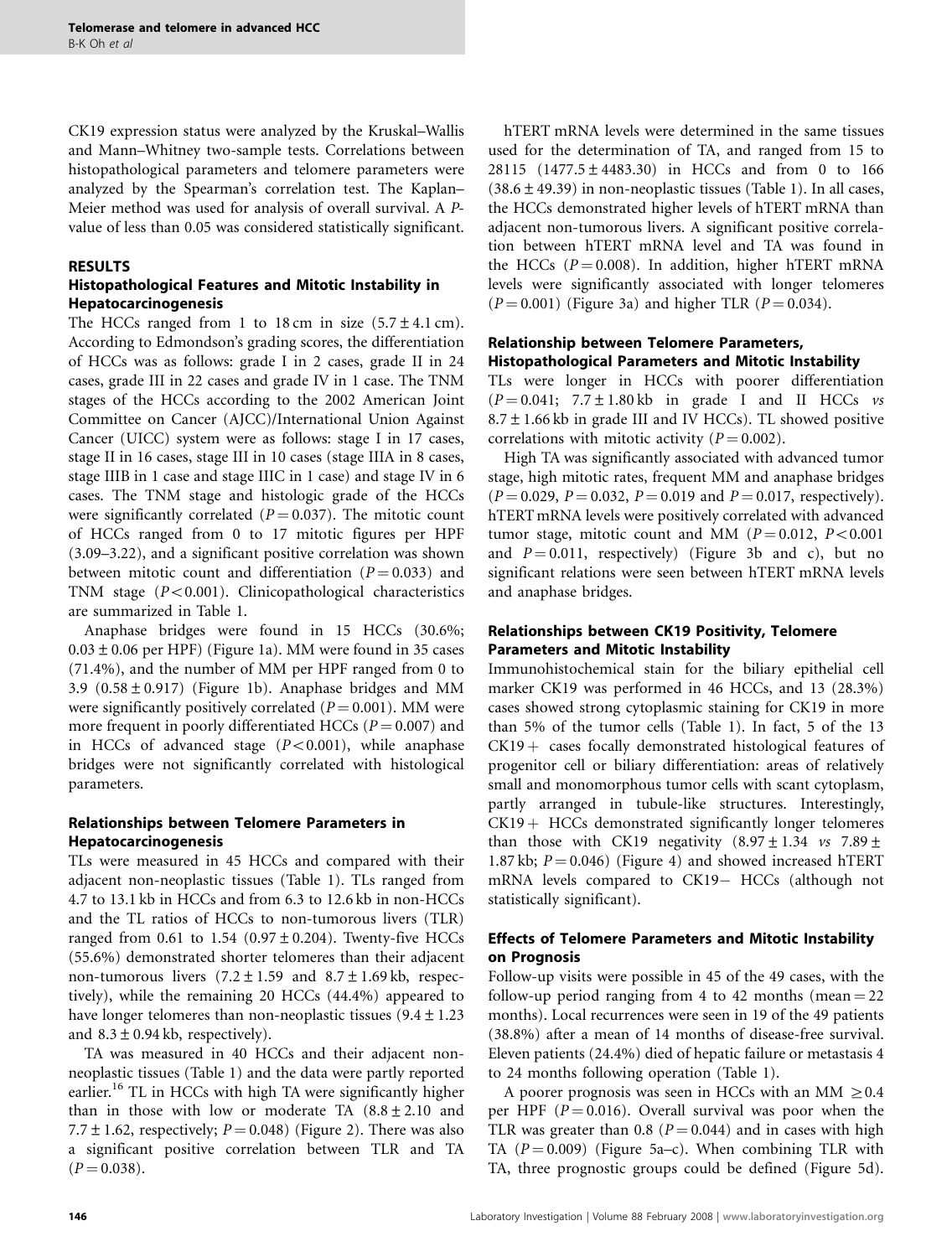| Case         | Sex       | Age    | Size (cm) | Stage          | Grade          | M/f       | MM/f      | AB/f      | <b>CK19</b>              | TA(T)                            | TRF(T)  | TL ratio | hTERT(T)  | F/U (*: death) |
|--------------|-----------|--------|-----------|----------------|----------------|-----------|-----------|-----------|--------------------------|----------------------------------|---------|----------|-----------|----------------|
| $\mathbf{1}$ | F         | 54     | 4.6       | $\mathbf{1}$   | $\overline{2}$ | 0.29      | 0.04      | 0.00      | —                        | $^{+++}$                         | 4.7     | 0.62     | 123       | 34             |
| 2            | M         | 41     | 3.0       | 1              | $\overline{2}$ | 0.81      | 0.23      | 0.04      | $\qquad \qquad -$        | $\begin{array}{c} + \end{array}$ | 5.1     | 0.61     | $\sf NA$  | 32             |
| 3            | M         | 65     | 3.0       | $\mathbf{1}$   | $\overline{2}$ | 0.05      | 0.05      | 0.00      | $\qquad \qquad -$        | $^{++}$                          | 5.1     | 0.61     | 234       | 29             |
| 4            | M         | 54     | 4.0       | $\overline{2}$ | 3              | 0.00      | 0.00      | 0.00      | $\qquad \qquad -$        | $\boldsymbol{+}$                 | 5.1     | 0.80     | 57        | $21*$          |
| 5            | M         | 61     | 3.0       | $\mathbf{1}$   | $\mathbf{1}$   | 0.14      | 0.00      | 0.00      | $\overline{\phantom{m}}$ | $\! +$                           | 5.4     | 0.72     | 85        | 28             |
| 6            | F         | 65     | 9.0       | $\mathbf{1}$   | $\overline{2}$ | 0.14      | 0.00      | 0.00      |                          | $^{++}$                          | $6.0\,$ | 0.68     | <b>NA</b> | 28             |
| 7            | F         | 51     | 3.0       | $\mathbf{1}$   | $\mathbf{1}$   | 0.71      | 0.07      | 0.07      | $\qquad \qquad -$        | $^{++}$                          | 6.1     | 0.87     | 238       | 30             |
| 8            | M         | 59     | 11.0      | 4              | $\overline{2}$ | 2.17      | 0.06      | 0.00      | $\overline{\phantom{m}}$ | $^{+++}$                         | 6.2     | 0.91     | 811       | $8^*$          |
| 9            | M         | 40     | 11.0      | 4              | $\overline{2}$ | 2.78      | 0.61      | 0.00      |                          | $^{+++}$                         | 6.4     | 0.85     | 313       | $6*$           |
| 10           | M         | 42     | 2.8       | 2              | 3              | 1.10      | 0.05      | 0.00      | $\qquad \qquad -$        | $^{++}$                          | 6.6     | 0.93     | 223       | 42             |
| 11           | F         | 35     | 3.5       | $\mathbf{1}$   | $\overline{2}$ | 0.95      | 0.00      | 0.00      | $\qquad \qquad -$        | $\boldsymbol{+}$                 | 6.9     | 0.96     | 15        | 29             |
| 12           | M         | 47     | 4.5       | $\overline{2}$ | 3              | 2.94      | 0.71      | 0.00      | $\overline{\phantom{m}}$ | $^{++}$                          | 7.0     | 0.80     | 495       | $21*$          |
| 13           | M         | 56     | 16.0      | 3A             | 3              | 0.85      | 0.20      | 0.00      |                          | $\boldsymbol{+}$                 | 7.1     | 0.92     | 231       | $20*$          |
| 14           | M         | 40     | 2.5       | $\overline{2}$ | $\overline{2}$ | <b>NA</b> | NA        | <b>NA</b> | $\overline{\phantom{0}}$ |                                  | 7.3     | 0.79     | 554       | 30             |
| 15           | M         | 56     | 2.5       | $\mathbf{1}$   | $\overline{2}$ | 3.00      | 0.06      | 0.06      | $\qquad \qquad -$        | ΝA                               | 7.6     | 0.99     | <b>NA</b> | <b>NA</b>      |
| 16           | M         | 62     | 3.0       | $\mathbf{1}$   | 3              | 5.00      | 1.40      | 0.00      |                          | $^{++}$                          | 7.6     | 1.03     | 417       | 15             |
| 17           | M         | 50     | 2.2       | 2              | 2              | 4.53      | 0.12      | 0.00      | $^{+}$                   | $^{++}$                          | 7.7     | 1.22     | 1220      | 32             |
| 18           | F         | 65     | 3.5       | 1              | $\overline{2}$ | 1.52      | 0.14      | 0.05      | $\qquad \qquad -$        | $^{++}$                          | 8.0     | 0.83     | 120       | 39             |
| 19           | M         | 61     | 5.0       | 2              | 2              | 1.89      | 0.00      | 0.00      | $\overline{\phantom{0}}$ | $\boldsymbol{+}$                 | 8.0     | 0.95     | 352       | 32             |
| 20           | M         | 39     | 7.5       | 3A             | 3              | 8.55      | 3.90      | 0.09      | $\overline{\phantom{m}}$ |                                  | 8.1     | 0.92     | 153       | 17             |
| 21           | M         | 50     | 10.4      | 3C             | 3              | 5.13      | 1.00      | 0.13      | $\qquad \qquad -$        | $^{+++}$                         | 8.1     | 1.01     | 1639      | <b>NA</b>      |
| 22           | F         | 62     | 7.0       | 4              | $\overline{2}$ | 4.72      | 1.33      | 0.22      | $\qquad \qquad -$        | $^{+++}$                         | 8.5     | 0.93     | 115       | $10*$          |
| 23           | F         | 54     | 5.5       | 2              | 3              | 0.44      | 0.13      | 0.00      | $^{+}$                   | $^{++}$                          | 8.5     | 0.98     | 190       | 40             |
| 24           | M         | 56     | 2.3       | $\mathbf{1}$   | 3              | <b>NA</b> | <b>NA</b> | <b>NA</b> | $^{+}$                   | ΝA                               | 8.5     | 0.73     | 217       | 40             |
| 25           | M         | 60     | 3.5       | 2              | $\overline{2}$ | 0.69      | 0.00      | 0.00      | $\overline{\phantom{m}}$ | $+ +$                            | 8.6     | 1.13     | 242       | $15*$          |
| 26           | M         | 43     | 15.0      | 4              | 3              | 8.00      | 2.18      | 0.06      |                          | $^{+++}$                         | 8.8     | 1.10     | 28115     | $4^*$          |
| 27           | M         | 58     | 3.0       | $\mathbf{1}$   | 3              | 0.22      | 0.00      | 0.00      | $\overline{\phantom{0}}$ | $\boldsymbol{+}$                 | 8.8     | 1.02     | 222       | 28             |
| 28           | F         | 67     | 6.5       | $\overline{2}$ | 3              | 1.75      | 0.00      | 0.00      | $\qquad \qquad -$        | $\! +$                           | $8.8\,$ | 1.13     | 197       | 12             |
| 29           | M         | 51     | 3.5       | $\mathbf{1}$   | 2              | 0.53      | 0.00      | 0.00      | $\qquad \qquad -$        | $^{++}$                          | 8.9     | 1.06     | 339       | 17             |
| 30           | F         | 49     | 5.6       | 3A             | 3              | 16.56     | 3.78      | 0.00      | $+$                      | $^{++}$                          | 8.9     | 1.00     | 202       | 14             |
| 31           | ${\sf M}$ | $48\,$ | 4.2       | 3A             | 3              | 6.42      | 0.42      | 0.33      |                          | $^{+++}$                         | 8.9     | 0.84     | 1062      | 8              |
| 32           | M         | 43     | 3.2       | 3A             | $\overline{2}$ | 9.67      | 2.44      | 0.06      | $\overline{\phantom{m}}$ | $^{+++}$                         | 9.1     | 1.11     | 2156      | <b>NA</b>      |
| 33           | F         | 60     | 3.0       | 4              | $\overline{2}$ | 3.67      | 0.58      | 0.00      | $^{+}$                   | $^{+++}$                         | 9.4     | 1.15     | 1695      | $22*$          |
| 34           | M         | 59     | 3.2       | 2              | $\overline{2}$ | 2.23      | 0.38      | 0.00      |                          | ΝA                               | 9.4     | 1.27     | NA        | <b>NA</b>      |
| 35           | M         | 45     | 3.5       | $\overline{2}$ | 3              | 3.09      | 0.45      | 0.09      | $\overline{\phantom{0}}$ | $^{+++}$                         | 9.5     | 1.13     | 3993      | 15             |
| 36           | M         | 54     | $6.0\,$   | 3A             | 3              | 1.92      | 0.00      | 0.00      | $\! + \!\!\!\!$          | $+$                              | 9.5     | 1.02     | <b>NA</b> | 12             |
| 37           | M         | 64     | 2.7       | $\mathbf{1}$   | $\overline{2}$ | 2.36      | 0.00      | 0.00      | $\qquad \qquad -$        | ΝA                               | 9.7     | 0.90     | 487       | 12             |
| 38           | M         | 43     | 4.5       | 3A             | 3              | 6.91      | 1.36      | 0.00      | $\qquad \qquad -$        | $++$                             | 9.8     | 0.80     | 3354      | 17             |
| 39           | M         | 55     | 4.0       | $\overline{2}$ | 3              | 4.06      | 0.88      | 0.19      | $\overline{\phantom{0}}$ | $^{+++}$                         | 10.1    | 1.01     | 262       | 12             |
| 40           | F         | 53     | 17.0      | 2              | $\overline{2}$ | 0.92      | 0.00      | 0.00      | $\! + \!\!\!\!$          | ΝA                               | 10.2    | 1.38     | <b>NA</b> | 17             |
| 41           | M         | 63     | 2.5       | $\overline{2}$ | 3              | 4.20      | 0.60      | 0.00      | $\! + \!\!\!\!$          | $^{+}$                           | 10.3    | 0.82     | 1982      | 20             |
| 42           | M         | 62     | 5.0       | $\mathbf{1}$   | $\overline{2}$ | 0.09      | 0.00      | 0.00      | $\qquad \qquad -$        | $^{+++}$                         | 10.4    | 1.37     | 134       | 15             |
| 43           | F         | 52     | 3.6       | 2              | $\overline{2}$ | 4.09      | 0.91      | 0.00      | $\! + \!\!\!\!$          | $^{++}$                          | 10.5    | 1.02     | 587       | 17             |
| 44           | M         | 55     | 8.5       | $3B$           | 3              | <b>NA</b> | NA        | <b>NA</b> | $\! + \!\!\!\!$          | $^{+++}$                         | 10.7    | 1.19     | 2625      | 37             |

<span id="page-3-0"></span>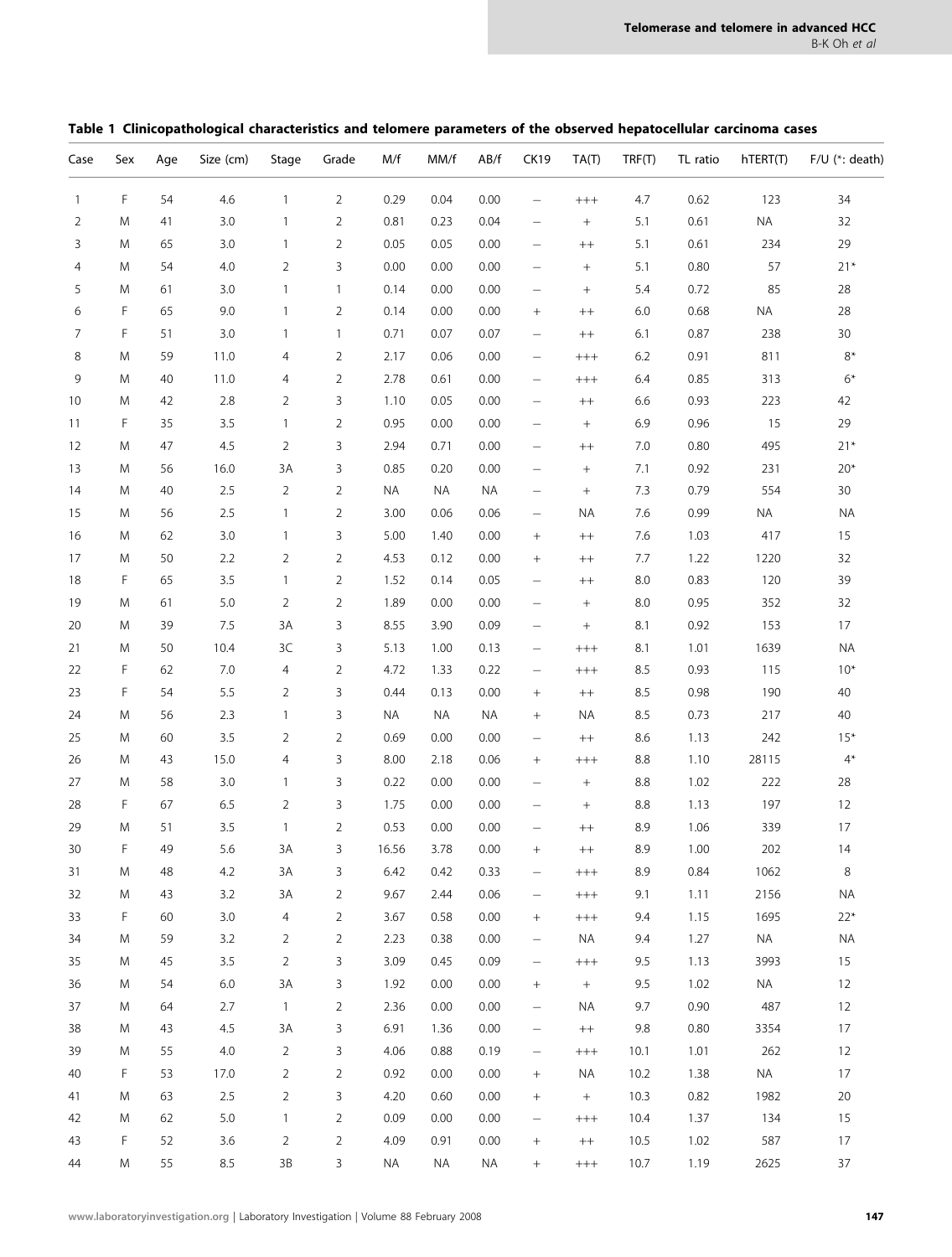#### <span id="page-4-0"></span>Table 1 Continued

| Sex      | Age | Size (cm) | Stage | Grade          | M/f  | MM/f | AB/f | CK19                     | TA(T)    | TRF(T)    |           | TL ratio hTERT(T) | $F/U$ (*: death) |
|----------|-----|-----------|-------|----------------|------|------|------|--------------------------|----------|-----------|-----------|-------------------|------------------|
| M        | 67  | 3.5       |       | 3 <sup>7</sup> | 7.15 | 0.08 | 0.00 | $\overline{\phantom{m}}$ | $^{+++}$ | 13.1      | 1.54      | 2168              | 28               |
| M        | 66  | 10.0      | 3A    | $\overline{4}$ | 1.97 | 1.31 | 0.06 | <b>NA</b>                | NA.      | <b>NA</b> | <b>NA</b> | <b>NA</b>         | $7*$             |
| M        | 36  | 11.0      | 2     | 3              | 1.22 | 0.78 | 0.04 | $\overline{\phantom{m}}$ | NA.      | NA.       | <b>NA</b> | <b>NA</b>         | 41               |
| M        | 69  | 18.0      | 4     | 2              | 5.16 | 0.21 | 0.06 | <b>NA</b>                | NA.      | <b>NA</b> | <b>NA</b> | <b>NA</b>         | $24*$            |
| $\vdash$ | 44  | 1.0       |       | 2              | 1.57 | 0.00 | 0.00 | NA.                      | NA.      | ΝA        | ΝA        | <b>NA</b>         | 30               |
|          |     |           |       |                |      |      |      |                          |          |           |           |                   |                  |

AB/f, anaphase bridge per high-power field; F/U, follow-up (months); M/f, mitosis per high-power field; MM/f, multipolar mitosis per high-power field; NA, data not available; TA(T), telomerase activity (tumor), TL ratio, telomere length ratio; TRF(T), telomere repeat frequency (tumor).



Figure 1 Hepatocellular carcinoma showing anaphase bridging (arrow) (a) and multipolar mitosis (arrows) (b) (hematoxylin and eosin, original magnification  $\times$  400).

Group 1 comprised HCCs with shortened telomeres (TLR  $(0.8)$  regardless of TA and demonstrated a survival rate of 100%. Group 2 consisted of HCCs with TLR  $\geq$  0.8 and low/ moderate TA (survival rate: 80%), and group 3 HCCs were those with TLR  $\geq$  0.8 and high TA (survival rate: 54.5%). The differences in survival between the three groups were



Figure 2 Telomere length according to telomerase activity (TA) in hepatocellular carcinomas (HCCs) (mean ± s.d.). Telomere length is significantly higher in HCCs with strong TA than HCCs with low or moderate TA ( $P < 0.05$ ) (TRF(T), telomere repeat frequency of tumor).

statistically significant (group 1 vs group 3:  $P = 0.037$ , group 2 vs group 3:  $P = 0.043$ , demonstrating that the combination of maintained or lengthened telomeres and high TA serve as ominous prognostic factors in HCCs. CK19 expression status of HCCs demonstrated no significant influence on patient survival.

#### **DISCUSSION**

Telomere dysfunction plays an important role in carcinogenesis by the induction of chromosomal instability through the breakage–fusion–bridge cycle of affected cells, and telomere shortening has been shown to be crucial in the initia-tion of carcinogenesis.<sup>[17,18](#page-8-0)</sup> Previous studies on dysplastic nodules and dysplastic foci of the liver demonstrated that telomere shortening occurs in the early stages of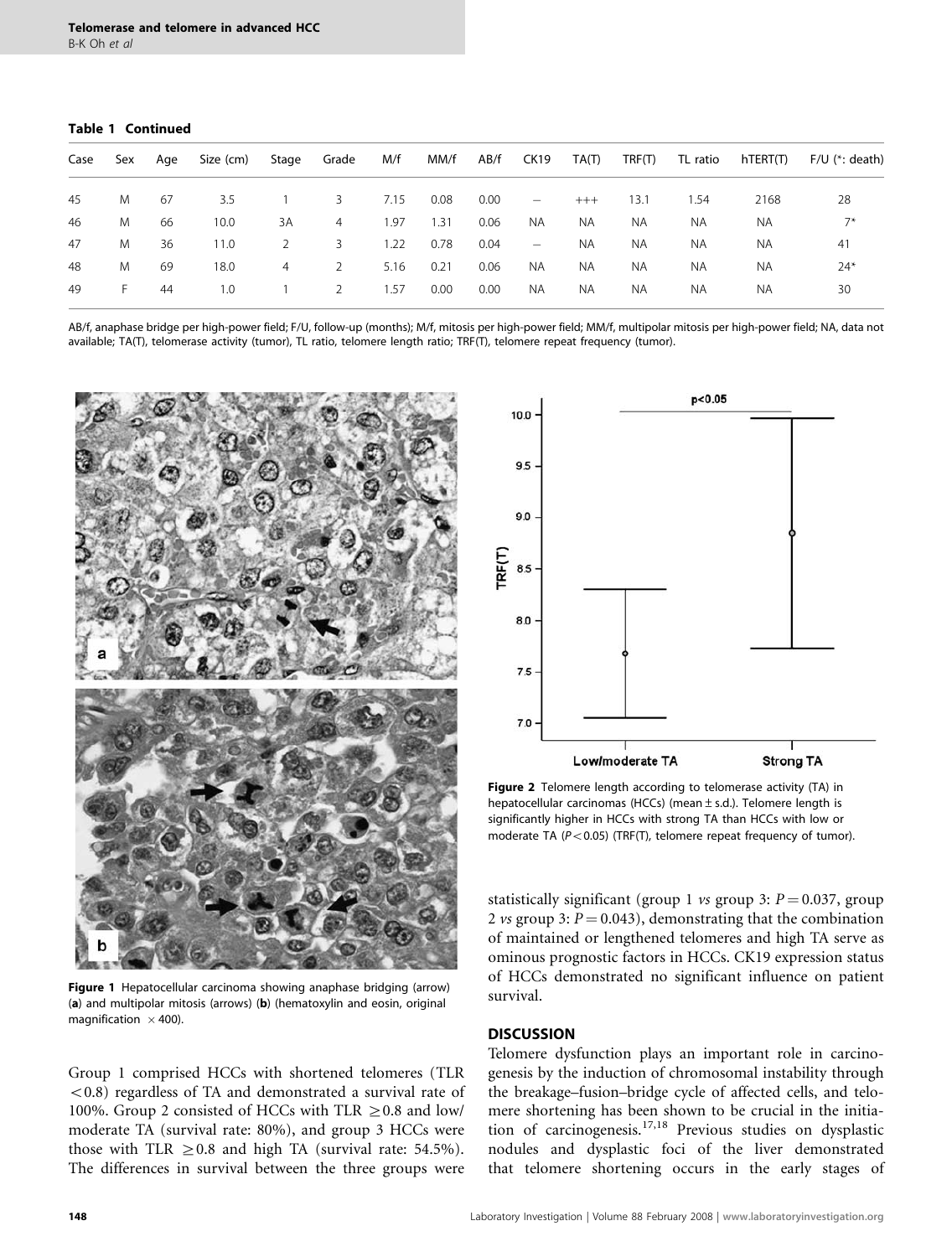

<span id="page-5-0"></span>

**Figure 3** The relationships between hTERT mRNA levels and telomere length (a), mitosis (b) and multipolar mitosis (c) (hTERT(T), hTERT mRNA levels of the tumor; M/f, mitotic figures per  $\times$  400 field; MM/f, multipolar mitosis per  $\times$  400 field). Significant positive correlations are seen between hTERT mRNA levels and telomere length ( $P = 0.001$ ), mitosis ( $P < 0.001$ ) and multipolar mitosis ( $P = 0.011$ ).



Figure 4 Telomere length according cytokeratin 19 expression status in HCCs (mean  $\pm$  s.d.). Telomeres of CK19  $+$  HCCs were significantly longer than those of CK19- tumors ( $P < 0.05$ ).

hepatocarcinogenesis, $10,11,19$  again providing evidence for the importance of telomere dysfunction in cancer initiation. However, not all preneoplastic lesions are considered to be capable of fully advancing to cancer. Only those cells that find a way to maintain their telomeres, thus allowing unlimited cell division and some degree of chromosomal instability, will be able to progress to more advanced malignant tumors. Therefore, while telomere shortening and chromosomal instability take place in the earlier stages of carcinogenesis, cancer progression is associated with telomere maintenance. In this study, we analyzed TLs of HBV-related HCCs, and found that although just over a half (55.6%) of our HCCs had shorter telomeres compared to non-neoplastic livers, a substantial percentage (44.4%) demonstrated unchanged or even increased TLs. In addition, TL was positively correlated with poorer differentiation. Nakajima et  $al^{20}$  $al^{20}$  $al^{20}$  reported that HCCs of less than 5 cm showed a negative correlation between TL and tumor size, that is, TLs decreased with increasing tumor size, whereas tumors larger than 5 cm showed size-independent TLs and were associated with highly malignant clinicopathological features. As TLs of HCCs and corresponding non-neoplastic livers vary for each individual, the TLR was calculated in each case as in previous studies $2^{1,22}$ to analyze the alteration status of TL relative to the paired non-tumorous tissue. Interestingly, we found that the group of patients with TLR  $\geq$  0.8 showed a poorer overall survival, implying that maintenance or elongation of telomeres in HCCs may serve as a poor prognostic factor. The association of long telomeres with advanced stages and poorer survival has also been recently reported in other tumors including colorectal cancers and head and neck tumors.<sup>21-26</sup>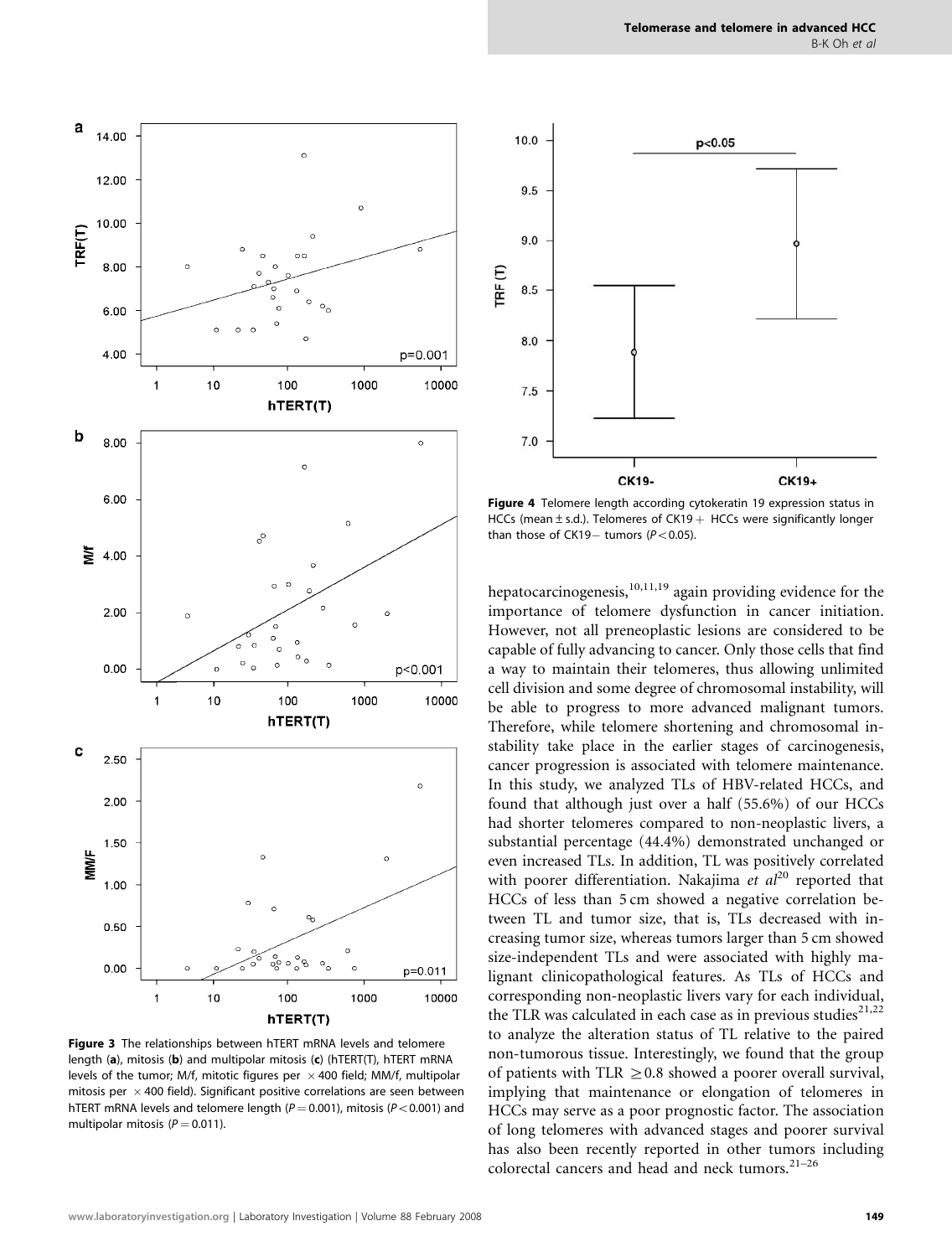<span id="page-6-0"></span>

Figure 5 Kaplan–Meier curve for overall survival of HCC patients according to telomerase activity (TA) (a), telomere length ratio (TL ratio) of the HCC to the non-tumorous livers (b), and multipolar mitosis (MM) count (c). Three prognostic groups could be defined after combination of TL ratio with TA (d) group 1, TL ratio <0.8 regardless of TA status; group 2, TL ratio  $\geq$ 0.8 and low/moderate TA; group 3, TL ratio  $\geq$ 0.8 and high TA.

In this study, all HCCs demonstrated higher hTERT mRNA levels than their corresponding non-tumorous tissues, and the positive correlation between hTERT level and TA in our study supports previous studies which showed that hTERT is a key regulator of TA in hepatocarcinogenesis. $27-30$ In addition, hTERT mRNA levels were positively correlated with TLs and HCCs with high TA showed minimal shortening or even lengthening of telomeres, suggesting that telomerase may play a significant role in telomere maintenance or lengthening during HCC progression. Furthermore, advanced tumor stage and poorer overall survival were seen in HCCs with strong TA supporting previous reports that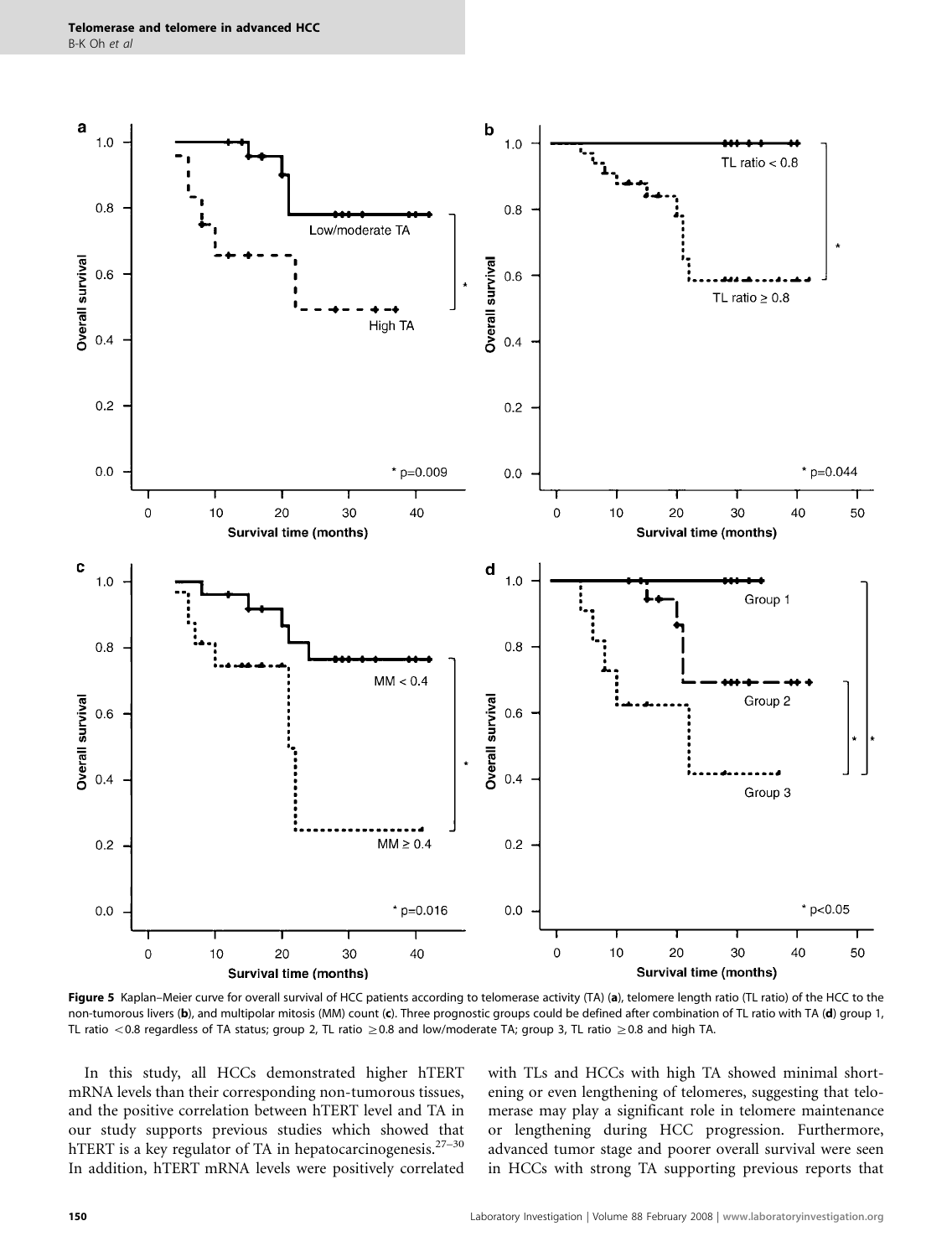<span id="page-7-0"></span>showed HCCs with higher TA were more aggressive with frequent recurrence after operation.<sup>[31–33](#page-8-0)</sup> In our study, the difference in overall survival according to hTERT mRNA levels failed to reach statistical significance, unlike previous studies which showed that high hTERT expression was associated with a poorer prognosis in colorectal carcinomas and ependymomas.[34,35](#page-8-0) However, we found that high hTERT mRNA levels were significantly correlated with more advanced tumor stage.

Chromosomal instability has been reported to play an important role in the pathways of HBV-related hepatocarcinogenesis and in HCCs associated with poor differentiation or poor prognosis.12,13 In this study, MM and anaphase bridges were demonstrated in 71.4 and 30.6% of HBV-related HCCs, respectively, and the two features were significantly positively correlated. MM were more prevalent in poorly differentiated HCCs and in those with advanced stage, and HCCs with MM  $\geq$  0.4 per HPF showed a poor overall survival in this study. To some extent, these results are consistent with a previous report which demonstrated a close correlation between the morphological dedifferentiation of HCCs and an increase in chromosomal heterogeneity.<sup>[36](#page-8-0)</sup>

In an animal study of successive generations of telomerasedeficient mice, short dysfunctional telomere was reported to be associated with a significant increase in the number of early neoplastic lesions and a reciprocal decline in the occurrence of high-grade malignancies.<sup>[37](#page-8-0)</sup> Similarly, hTERTmediated telomere stabilization is suggested to be critical for the progression and prognosis of colorectal cancers.<sup>[23](#page-8-0)</sup> Lechel et  $al^{38}$  $al^{38}$  $al^{38}$  demonstrated in their study of p53-mutant mice that telomerase is a critical component for in vivo progression of p53-mutant HCC with short telomeres in chronically damaged liver—telomerase limits the accumulation of telomere dysfunction and chromosomal instability—and, therefore, telomerase deletion limits the progression of p53-mutant HCC with short telomeres. In our HCCs, those with chromosomal instability (ie frequent MM and anaphase bridges) showed significantly higher TA and hTERT mRNA levels, again implying that these genetically instable tumors require telomerase to prevent complete genomic deterioration and to progress to more aggressive and advanced HCCs.

The concept of stem cell carcinogenesis has received a lot of attention lately. Most direct evidence for the hypothesis of cancer stem cells has come from studies on hematologic malignancies. Shortening of telomeres has been shown in lymphoid and myeloid leukemias suggesting that telomere loss may contribute to cancer stem cell initiation; however, cancer stem cells may acquire immortality by mutational events in telomere-lengthening mechanisms such as telomerase activation, resulting in maintenance of TL, disease progression, poor prognosis and increased risk of recurrence in treated patients.<sup>[39–41](#page-8-0)</sup> Stem cells have also been implicated in hepatocarcinogenesis; several studies have demonstrated that as much as 28–50% of human HCCs express markers of progenitor/biliary cells such as CK7, CK19 and OV6, and also markers of hematopoietic stem cells such as c-kit and CD34. $42-44$  These HCCs have been characterized by an immature phenotype intermediate between biliary epithelial cells and hepatocytes, and CK19 expression in HCC has been associated with a worse prognosis. $45-48$  It is worth noting from our study that telomeres of  $CK19+$  HCCs were significantly longer than those that were  $CK19-$ , which could support previous reports that HCCs with progenitor cell features have a poor prognosis. However, no definite association between CK19 expression status and prognosis was found in our study, probably attributed to the paucity of  $CK19 + \text{cases}$ . Therefore, a more extensive study will be necessary for a further understanding of the relationship between hepatic stem cell carcinogenesis and telomere dynamics.

In conclusion, TL, TA and mitotic instability are useful prognostic markers for HBV-related HCCs. The close association between TL, TA, mitotic instability and poor prognosis suggests that maintenance of telomere may be important for the progression of HCCs with high chromosomal instability to more aggressive ones. Telomerase inhibition and telomere regulation could be a possible target in the treatment of both early and advanced HCCs.

#### ACKNOWLEDGEMENTS

This work was supported by a Grant (0620210) from the National R&D Program for Cancer Control, Ministry of Health & Welfare, Republic of Korea, a faculty grant from Yonsei University College of Medicine for 2007, and partly by KOSEF through the Cancer Metastasis Research Center at Yonsei University College of Medicine (R11-2000-082-02008-0) (to B-K Oh).

- 1. Collins K. Mammalian telomeres and telomerase. Curr Opin Cell Biol 2000;12:378–383.
- 2. Maser RS, DePinho RA. Connecting chromosomes, crisis, and cancer. Science 2002;297:565–569.
- 3. Nakayama J, Tahara H, Tahara E, et al. Telomerase activation by hTERT in human normal fibroblasts and hepatocellular carcinomas. Nat Genet 1998;18:65–68.
- 4. Nakamura TM, Morin GB, Chapman KB, et al. Telomerase catalytic subunit homologs from fission yeast and human. Science 1997;277:955–959.
- 5. Ishikawa F. Telomere crisis, the driving force in cancer cell evolution. Biochem Biophys Res Commun 1997;230:1–6.
- 6. Murnane JP, Sabatier L. Chromosome rearrangements resulting from telomere dysfunction and their role in cancer. Bioessays 2004;26: 1164–1174.
- 7. Gisselsson D, Hoglund M. Connecting mitotic instability and chromosome aberrations in cancer-can telomeres bridge the gap? Semin Cancer Biol 2005;15:13–23.
- 8. Gisselsson D, Jonson T, Yu C. Centrosomal abnormalities, multipolar mitosis, and chromosomal instability in head and neck tumours with dysfunctional telomeres. Br J Cancer 2002;87:202–207.
- 9. Gisselsson D, Ly M, Tsao SW, et al. Telomere-mediated mitotic disturbance in immortalized ovarian epithelial cells reproduce chromosomal losses and breakpoints from ovarian carcinoma. Gene Chromosomes Cancer 2005;42:22–33.
- 10. Oh BK, Chae KJ, Park C, et al. Telomere shortening and telomerase reactivation in dysplastic nodules of human hepatocarcinogenesis. J Hepatol 2003;39:786–792.
- 11. Oh BK, Kim YJ, Park C, et al. Up-regulation of telomere-binding proteins, TRF1, TRF2, and TIN2 is related to telomere shortening during human multistep hepatocarcinogenesis. Am J Pathol 2005;166:73–80.
- 12. Laurent-Puig P, Legoix P, Bluteau O, et al. Genetic alterations associated with hepatocellular carcinomas define distinct